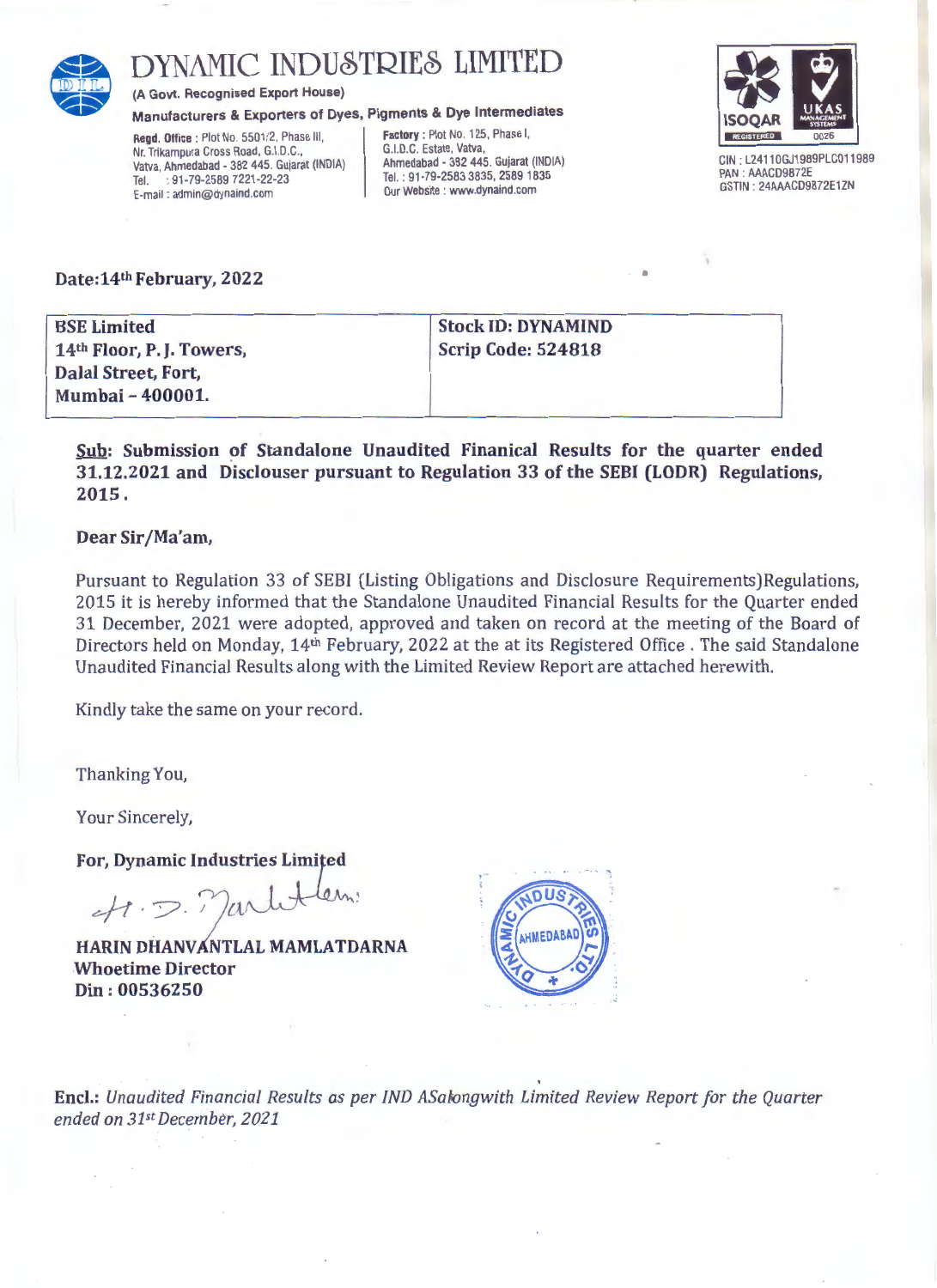

# DYNAMIC INDUSTRIES LIMITED

# (A Govt. Recognised Export House)

# Manufacturers & Exporters of Dyes, Pigments & Dye Intermediates

Regd. Office : Plot No. 5501/2, Phase III, Nr. Trikampura Cross Road, G.I.D.C., Vatva, Ahmedabad- 382 445. Gujarat (INDIA) Tel. : 91-79-2589 7221-22-23 E-mail : admin@dynaind.com

Factory : Plot No. 125, Phase I, G.I.D.C. Estate, Vatva, Ahmedabad - 382 445. Gujarat (INDIA) Tel. : 91-79-2583 3835, 2589 1835 Our Website : www.dynaind.com



CIN : L2411 OGJ1989PLC011989 PAN : AAACD9872E GSTIN : 24AAACD9872E1ZN

| Statement of Unaudited Financial Results for the Quarter and Nine Months Ended on 31th December, 2021<br>(Rs. In Lacs except per share data) |                                                                                                                                |                          |                     |                  |                              |                          |                          |  |  |
|----------------------------------------------------------------------------------------------------------------------------------------------|--------------------------------------------------------------------------------------------------------------------------------|--------------------------|---------------------|------------------|------------------------------|--------------------------|--------------------------|--|--|
|                                                                                                                                              |                                                                                                                                | For the Quarter ended    |                     |                  | <b>For Nine Months ended</b> |                          | For the Year ended       |  |  |
| No.                                                                                                                                          | <b>Particulars</b>                                                                                                             | 31/Dec/2021              | 30/Sep/2021         | 31/Dec/2020      | 31/Dec/2021                  | 31/Dec/2020              | 31/Mar/2021              |  |  |
| 1                                                                                                                                            | Income:                                                                                                                        | <b>Unaudited</b>         | <b>Unaudited</b>    | <b>Unaudited</b> | <b>Unaudited</b>             | <b>Unaudited</b>         | <b>Audited</b>           |  |  |
| [a]                                                                                                                                          | <b>Revenue From Operations</b>                                                                                                 | 1,528.01                 | 1,384.74            | 831.60           | 4,073.32                     | 2,234.90                 | 3,518.82                 |  |  |
| [b]                                                                                                                                          | Other Income                                                                                                                   | 19.34                    | 2.36                | 9.37             | 33.71                        | 25.41                    | 49.56                    |  |  |
| Ш                                                                                                                                            | Total Income(a+b)                                                                                                              | 1,547.35                 | 1,387.10            | 840.97           | 4,107.03                     | 2,260.31                 | 3,568.38                 |  |  |
| Ш                                                                                                                                            | <b>Expenses:</b>                                                                                                               |                          |                     |                  |                              |                          |                          |  |  |
| [a]                                                                                                                                          | Cost of materials consumed                                                                                                     | 975.27                   | 925.99              | 596.58           | 2,727.68                     | 1,295.65                 | 2,094.15                 |  |  |
| [b]                                                                                                                                          | Purchase of Stock in Trade                                                                                                     | 372.95                   | 169.53              | 97.40            | 641.08                       | 335.27                   | 484.90                   |  |  |
| [c]                                                                                                                                          | Changes in inventories of finished goods, work in progress and stock in -trade                                                 | (161.84)                 | 13.42               | (51.92)          | (183.05)                     | 84.75                    | 152,43                   |  |  |
| [d]                                                                                                                                          | <b>Employees benefits expenses</b>                                                                                             | 72.80                    | 73.65               | 46.54            | 220.83                       | 181.37                   | 246.28                   |  |  |
| [e]                                                                                                                                          | <b>Finance costs</b>                                                                                                           | 4.72                     | 5.97                | 6.22             | 15.21                        | 18.57                    | 26.50                    |  |  |
| [f]                                                                                                                                          | Depreciation and amortisation expenses                                                                                         | 24.50                    | 24.53               | 20.01            | 73.38                        | 63.84                    | 101.47                   |  |  |
| [g]                                                                                                                                          | Other expenses                                                                                                                 | 172.64                   | 131.43              | 108.13           | 466.25                       | 282.47                   | 418.16                   |  |  |
| IV                                                                                                                                           | <b>Total Expenses</b>                                                                                                          | 1,461.04                 | 1,344.52            | 822.94           | 3,961.38                     | 2,261.91                 | 3,523.89                 |  |  |
| v                                                                                                                                            | Profit / (Loss) before exceptional and extraordinary items and tax (III-IV)                                                    | 86.31                    | 42.58               | 18.02            | 145.65                       | (1.60)                   | 44.49                    |  |  |
| VI                                                                                                                                           | <b>Exceptional Items</b>                                                                                                       |                          |                     |                  |                              |                          | ٠                        |  |  |
| VII                                                                                                                                          | Profit / (Loss) before extraordinary items and tax (V-VI)                                                                      | 86.31                    | 42.58               | 18.02            | 145.65                       | (1.60)                   | 44.49                    |  |  |
| VIII                                                                                                                                         | <b>Extraordinary items</b>                                                                                                     |                          |                     |                  |                              |                          |                          |  |  |
| IX                                                                                                                                           | Profit before tax (VII-VIII)                                                                                                   | 86.31                    | 42.58               | 18.02            | 145.65                       | (1.60)                   | 44.49                    |  |  |
| X                                                                                                                                            | <b>Tax Expenses:</b>                                                                                                           |                          |                     |                  |                              |                          |                          |  |  |
| (a)                                                                                                                                          | <b>Current Tax</b>                                                                                                             | 23.00                    | 14.00               | 4.35             | 42.00                        | 4.35                     | 16.00                    |  |  |
| (b)                                                                                                                                          | Deferred Tax                                                                                                                   | 4.59                     | 2.88                | 10.23            | 0.01                         | 2.44                     | (10.72)                  |  |  |
| (C)                                                                                                                                          | <b>MAT Cedit Entitlement</b>                                                                                                   |                          |                     | $\blacksquare$   | ٠                            |                          | $\overline{\phantom{a}}$ |  |  |
| (d)                                                                                                                                          | Income tax of earlier years                                                                                                    | ٠                        |                     | $\alpha$         |                              |                          |                          |  |  |
|                                                                                                                                              | <b>Total Tax Expenses</b>                                                                                                      | 27.59                    | 16.88               | 14.58            | 42.01                        | 6.79                     | 5.28                     |  |  |
| XI                                                                                                                                           | Profit / (Loss) for the Period from Continuing operations (IX-X)                                                               | 58.72                    | 25.70               | 3.44             | 103.64                       | (8.39)                   | 39.21                    |  |  |
| XII                                                                                                                                          | Profit / (Loss) for the Period from Discontinuing operations                                                                   | ä,                       |                     | $\sim$           | $\sim$                       | ٠                        | ٠                        |  |  |
| XIII                                                                                                                                         | Tax expenses of Discontinuing operations                                                                                       | ٠                        |                     |                  | $\overline{\phantom{a}}$     | ٠                        | ٠                        |  |  |
| XIV                                                                                                                                          | Profit / (Loss) for the Period from discontinuing operations (after tax) (XII-XIII)                                            |                          |                     |                  |                              |                          |                          |  |  |
| XV                                                                                                                                           | Net Profit(loss) for the Period (XI-XIV)                                                                                       | 58.72                    | 25.70               | 3.44             | 103.64                       | (8.39)                   | 39.21                    |  |  |
| <b>XVI</b>                                                                                                                                   | <b>Other Comprehensive Income</b>                                                                                              |                          |                     |                  |                              |                          | $\mu$                    |  |  |
| [a]                                                                                                                                          | Items that will not be reclassified to Profit or Loss (Net of Tax)                                                             | 1.85                     | 2.87                | (0.30)           | 6.30                         | 0.87                     | 3.62                     |  |  |
| [b]                                                                                                                                          | Items that will be reclassified to Profit or Loss (Net of tax).                                                                | ۰                        |                     | ٠                | ٠                            | $\overline{\phantom{a}}$ | $\tilde{\phantom{a}}$    |  |  |
| XVII                                                                                                                                         | Total Comprehensive income for the period (XV+XVI) (Comprising Profit/(Loss) and<br>other Comprehensive income for the period) | 60.57                    | 28.57               | 3.15             | 109.94                       | (7.52)                   | 42.83                    |  |  |
| XVIII                                                                                                                                        | Paid-up equity share capital (face value of Rs.10)                                                                             | 302.85                   | 302.85              | 302.85           | 302.85                       | 302.85                   | 302.85                   |  |  |
| XIX                                                                                                                                          | Reserves/Other Equity                                                                                                          | $\overline{\phantom{a}}$ | $\scriptstyle\rm m$ | $\bullet$        | ٠                            | $\blacksquare$           | 4,222.27                 |  |  |
| XX                                                                                                                                           | Earning per equity Shares(before extra-ordinary Items)                                                                         |                          |                     |                  |                              |                          |                          |  |  |
| [a]                                                                                                                                          | <b>Basic</b>                                                                                                                   | 1.94                     | 0.85                | 0.11             | 3.42                         | (0.28)                   | 1.30                     |  |  |
| [b]                                                                                                                                          | <b>Diluted</b>                                                                                                                 | 1.94                     | 0.85                | 0.11             | 3.42                         | (0.28)                   | 1.30                     |  |  |
| XXI                                                                                                                                          | Earning per equity Shares(For Discontinuing Operation)                                                                         |                          |                     |                  |                              |                          |                          |  |  |
| [a]                                                                                                                                          | <b>Basic</b>                                                                                                                   | 0.00                     | 0.00                | 0.00             | 0.00                         | 0.00                     | 0.00                     |  |  |
| [b]                                                                                                                                          | ×<br><b>Diluted</b>                                                                                                            | s<br>0.00                | 0.00                | 0.00             | 0.00                         | 0.00                     | 0.00                     |  |  |
| <b>XXII</b>                                                                                                                                  | Earning per equity Shares(after extra-ordinary Items)                                                                          |                          |                     |                  |                              |                          |                          |  |  |
| [a]                                                                                                                                          | <b>Basic</b>                                                                                                                   | 1.94                     | 0.85                | 0.11             | 3.42                         | (0.28)                   | 1.30                     |  |  |
| [b]                                                                                                                                          | Diluted                                                                                                                        | 1.94                     | 0.85                | 0.11             | 3.42                         | (0.28)                   | 1.30                     |  |  |

Date : 14th February<br>Place : Ahmedabad

HARIN D. MARIN D. MARIN D. MARIN D. MARIN D. MARIN ATDARNA

For, Dynamic Industries Limited February, 2022  $\left(\left| \sum_{k=1}^{\infty} \left(\text{AHMEDABAO} \right) \right| \right)$ 

HARIN D. MARIN D. MARIN ATDARNA<br>Chairman & Whole-time Director<br>DIN: 00536250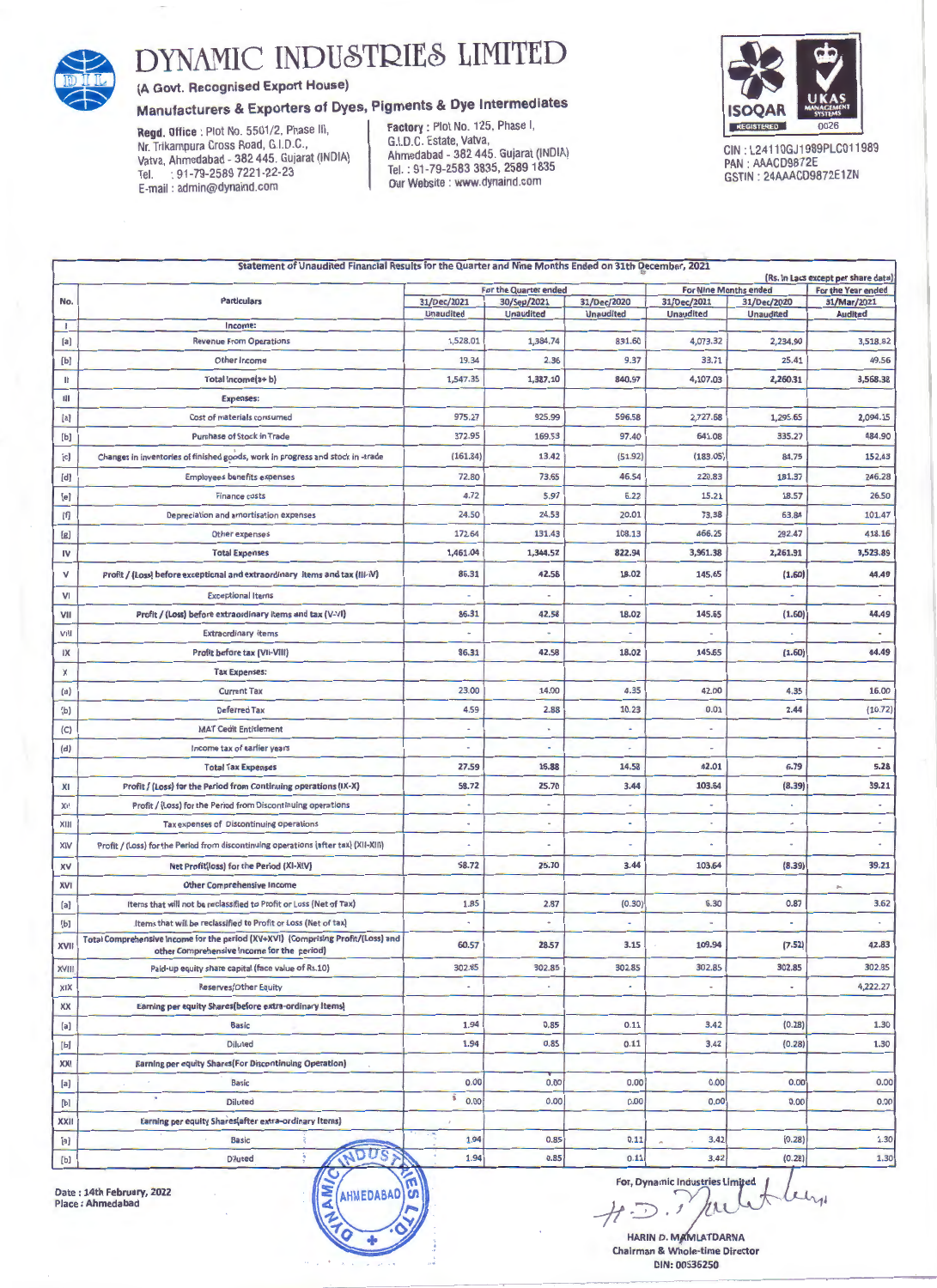

# **EXECUTE INDUSTRIES LIMITED**<br>
(A Govt. Recognised Export House)<br>
Manufacturers & Exporters of Dyes, Pigments & Dye Intermediates<br>
Regd. Office : Plot No. 5501/2, Phase III,<br>
Nr. Trikampura Cross Road, G.I.D.C.<br>
(G.I.D.C.)

# Manufacturers & Exporters of Dyes, Pigments & Dye Intermediates

Nr. Trikampura Cross Road. G.I.D.C., Vatva, Ahmedabad - 382 445. Gujarat (INDIA) Tel. : 91-79-2589 7221-22-23<br>E-mail : admin@dynaind.com Consultation of the Court of the Court of the Court Website : www.dynaind.com GSTIN : 24AAACD9872E1ZN GSTIN : 24AAACD9872E1ZN

### Regd. Office : Plot No. 5501/2, Phase III, Factory : Plot No. 125, Phase I, Factory : Plot No. 125, Phase I, G.I.D.C. Estate, Vatva, Ahmedabad - 382 445. Gujarat (INDIA) Tel. : 91-79-2583 3835, 2589 1835



CIN: L24110GJ1989PLC011989<br>PAN: AAACD9872E GSTIN: 24AAACD9872E1ZN

## Notes:

- 1 The financial resuts of the company for the quarter ended on 31th December, 2021 have been reviewed and recommended by the Audit Committee and approved by the Board of Directors of the Company in their meeting held on 14th February, 2022. The results are being published in accordance with Regulation 33 of the SEBI (Listing Obligations and Disclosure Requirements) Regulations, 2015.
- 2 The operating segment of the company is identified to be " Manufacturing and trading of Dyes, Chemicals and Pigments", as the Chief Operating Decision Maker (CODM) reviews business performance at an overall company level as one segment and hence, does not have any additional disclosures to be made under lnd AS 108 Operating Segments.

However, The Company has two geographical segments "india and rest of world", revenue from the geographic segments based on domicile of the customer are as follows:

| India | Rest of the world | <b>Total</b>                           |  |
|-------|-------------------|----------------------------------------|--|
|       |                   |                                        |  |
|       |                   | 3498.55                                |  |
|       |                   | 4059.02                                |  |
|       |                   | 793.65<br>2704.9<br>1042.34<br>3016.68 |  |

3 Comparative figures have been rearranged/regrouped wherever necessary.

Date : 14th February, 2022 Place : Ahmedabad



For, Dynamic Industries Limited

•

 $H.$ 

HARIN D. MAMLATDARNA Chairman & Whole-time Director DIN:00536250